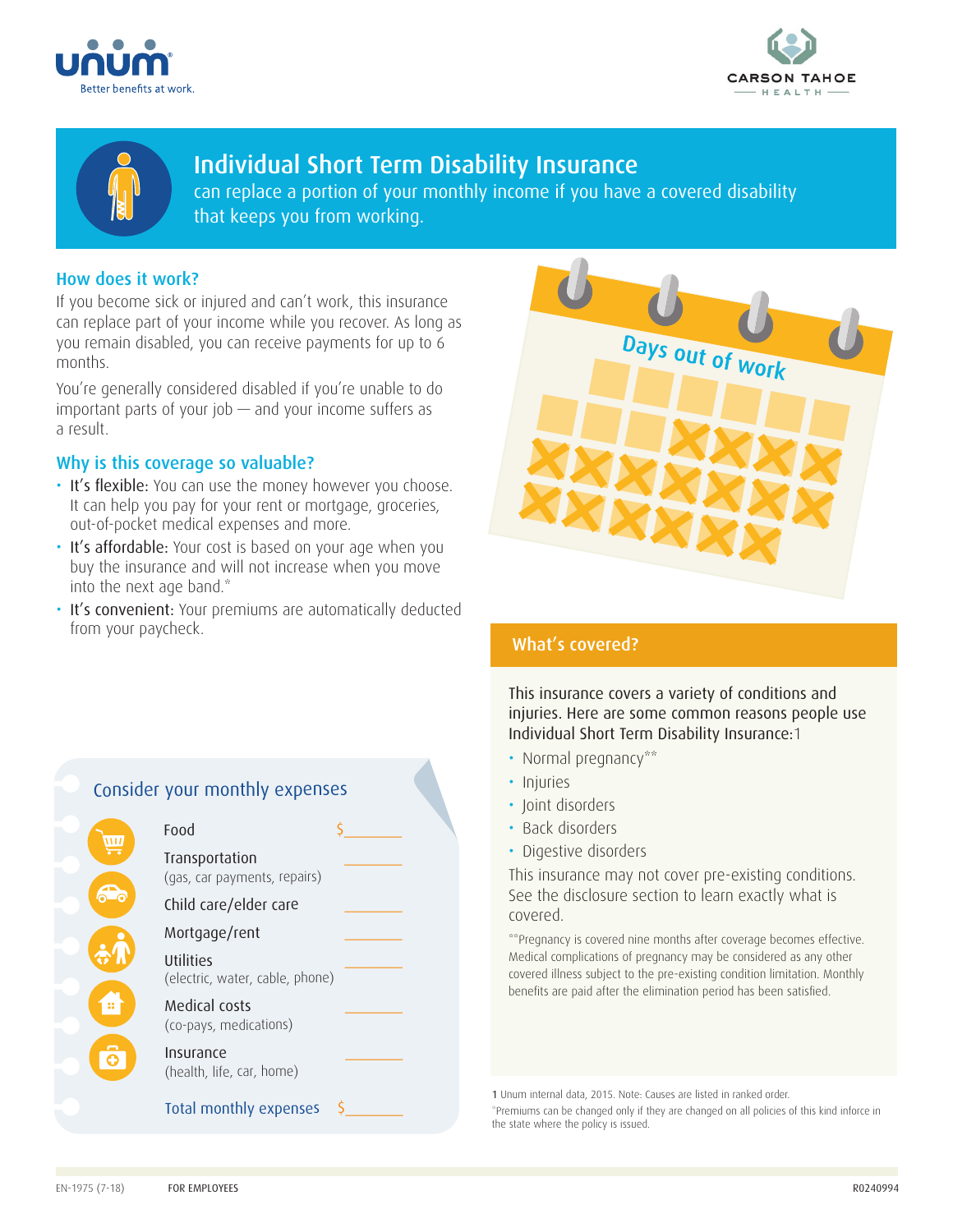# How much coverage can I get?

| You | You are eligible for coverage if you are an active<br>employee* in the United States working a minimum<br>of 20 hours per week.                                                                                                               |  |
|-----|-----------------------------------------------------------------------------------------------------------------------------------------------------------------------------------------------------------------------------------------------|--|
|     | Choose a monthly benefit between \$400 and<br>\$5,000 for covered disabilities due to injury or<br>illness. Coverage of up to 60% of your gross<br>monthly salary may be offered. You may have to<br>answer some additional health questions. |  |
|     | See the Legal Disclosures for more information.                                                                                                                                                                                               |  |

You own this policy. That means you can keep the coverage if<br>
you retire or change jobs. As long as you pay your premiums of<br>
time your coverage is quaranteed spourable until ase 72 you retire or change jobs. As long as you pay your premiums on time, your coverage is guaranteed renewable until age 72.

## Elimination period and benefit duration

This is the 14/14/6 plan. The first number is the elimination period for a covered off-the-job accident. The second number is the elimination period for an illness. And the third number is your benefit duration.

Elimination period is the number of days that must pass between your first day of a covered accident or illness and the day you can start receiving disability benefits.

Benefit duration is the number of months you could receive benefits while you are disabled.

# Unum has been a leading provider in **group disability benefits** for over **4** decades.1

**# 1** Individual Disability<sup>2</sup> Whole/Universal Life<sup>3</sup>



**3** Voluntary Benefits<sup>5</sup> Critical Illness<sup>6</sup>



1 Employee Benefit Plan Review, "Group Accident & Health Surveys 1976-1990" (1977-1991); Gen Re, "U.S. Group Disability Market Surveys 1991-2013" (1992-2014); LIMRA, "U.S. Group Disability Insurance 2014-2016 Annual Sales and In Force" (2015-2017). 2 LIMRA, "4Q 2017 U.S. Workplace Disability Insurance Inforce (2018), based on inforce premium. 3 Eastbridge, "U.S. Worksite/Voluntary Sales Report: Carrier Results for 2016" (2017). 4 LIMRA, "4Q 2017 U.S. Workplace Disability Insurance Inforce (2018), based on inforce premium. 5,6 Eastbridge, "U.S. Worksite/Voluntary Sales Report: Carrier Results for 2016" (2017).